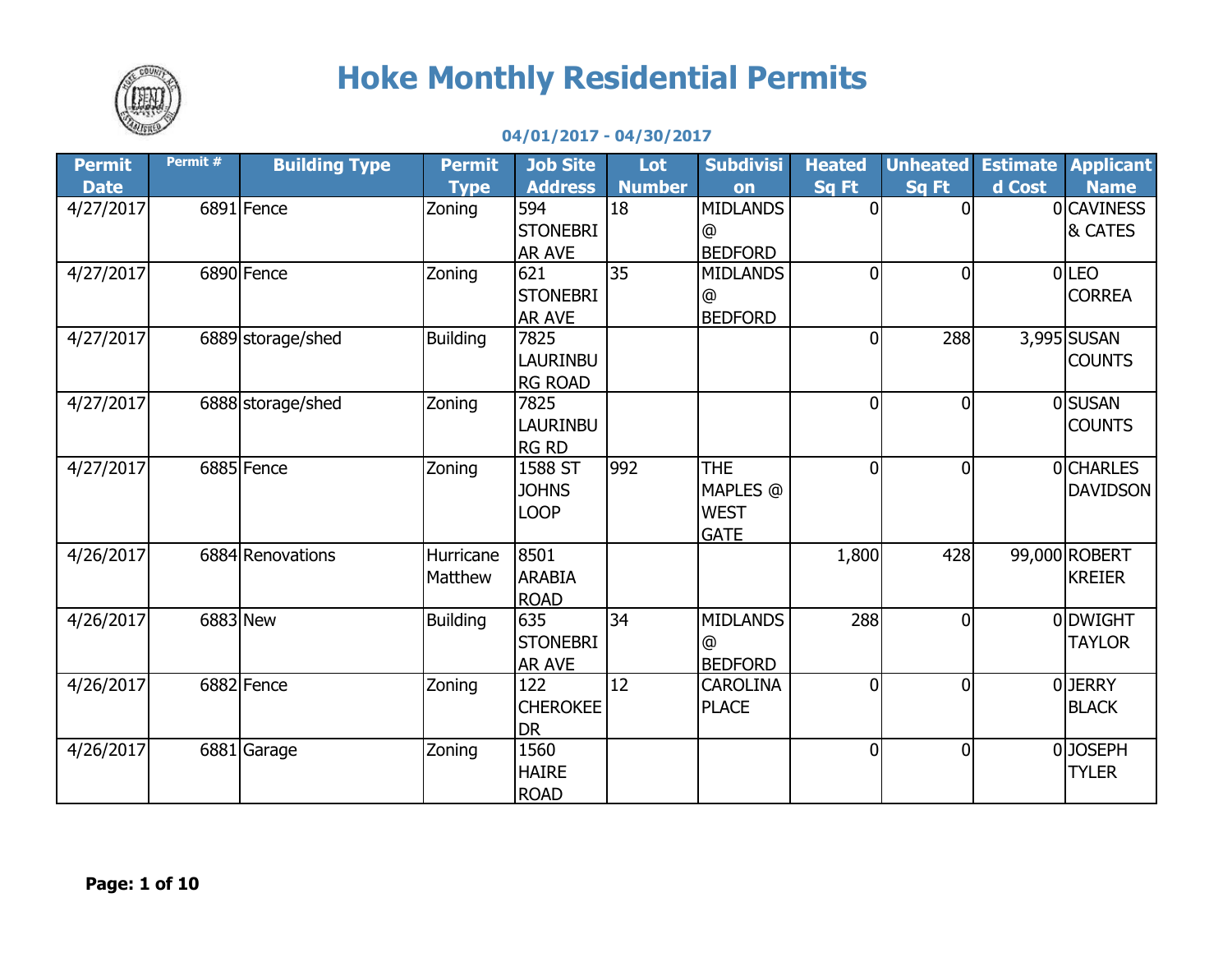| 4/25/2017 |          | <b>6877</b> New   | Zoning          | 264<br><b>KODIAK</b>                                     | 10           | <b>CLIFF</b><br><b>POINT</b>           | $\overline{0}$ | $\overline{0}$ |               | 0 SOUTHEAS<br><b>TERN</b><br><b>CONST</b>                                |
|-----------|----------|-------------------|-----------------|----------------------------------------------------------|--------------|----------------------------------------|----------------|----------------|---------------|--------------------------------------------------------------------------|
| 4/24/2017 |          | 6876 New          | Zoning          | <b>CIRCLE</b><br>378<br><b>STONEBRI</b><br><b>AR AVE</b> | $\mathbf{1}$ | <b>MIDLANDS</b><br>@<br><b>BEDFORD</b> | $\overline{0}$ | $\overline{0}$ |               | 0 MCKEE<br><b>HOMES</b><br>LLC                                           |
| 4/24/2017 |          | 6875 New          | <b>Building</b> | 121<br><b>BRIDGEHA</b><br><b>VEN DRIVE</b>               | 160          | <b>TURNBERR</b>                        | 3,453          | 946            | 159,403 H & H | <b>CONSTRUC</b><br><b>TORS OF</b><br><b>FAYETTEVI</b><br>LLE, <u>LLC</u> |
| 4/24/2017 |          | 6874 New          | Zoning          | 121<br><b>BRIDGEHA</b><br><b>VEN DR</b>                  | 160          | <b>TURNBERR</b>                        | $\overline{0}$ | $\overline{0}$ |               | $0H$ & H<br><b>CONSTRUC</b><br><b>TORS</b>                               |
| 4/24/2017 | 6873 New |                   | <b>Building</b> | 127<br><b>MASTERS</b><br><b>COURT</b>                    | 44           | <b>THE</b><br><b>LEGENDS</b>           | 1,836          | 816            |               | 90,000 IVERCON<br>INC.                                                   |
| 4/24/2017 |          | 6870 New          | Zoning          | 127<br><b>MASTERS</b><br>СT                              | 44           | <b>THE</b><br><b>LEGENDS</b>           | $\overline{0}$ | $\overline{0}$ |               | 0 <b>IVERCON</b><br><b>INC</b>                                           |
| 4/24/2017 |          | 6867 storage/shed | <b>Building</b> | 195 POSEY<br><b>FARM</b><br><b>ROAD</b>                  |              |                                        | $\overline{0}$ | 576            |               | 5,000 DAVID<br><b>CARTER</b>                                             |
| 4/24/2017 |          | 6866 New          | Zoning          | 195 POSEY<br><b>FARM RD</b>                              |              |                                        | $\overline{0}$ | $\overline{0}$ |               | 0DAVID<br><b>CARTER</b>                                                  |
| 4/24/2017 |          | 6865 New          | Zoning          | 195 POSEY<br><b>FARM RD</b>                              |              |                                        | $\overline{0}$ | $\overline{0}$ |               | 0BOAHN<br><b>CONST</b>                                                   |
| 4/21/2017 |          | 6864 New          | <b>Building</b> | 223<br><b>FLAGSTON</b><br>E LANE                         |              |                                        | 1,462          | $\overline{0}$ |               | 49,500 TOWNSHI<br><b>DEVELOPE</b><br><b>RS</b>                           |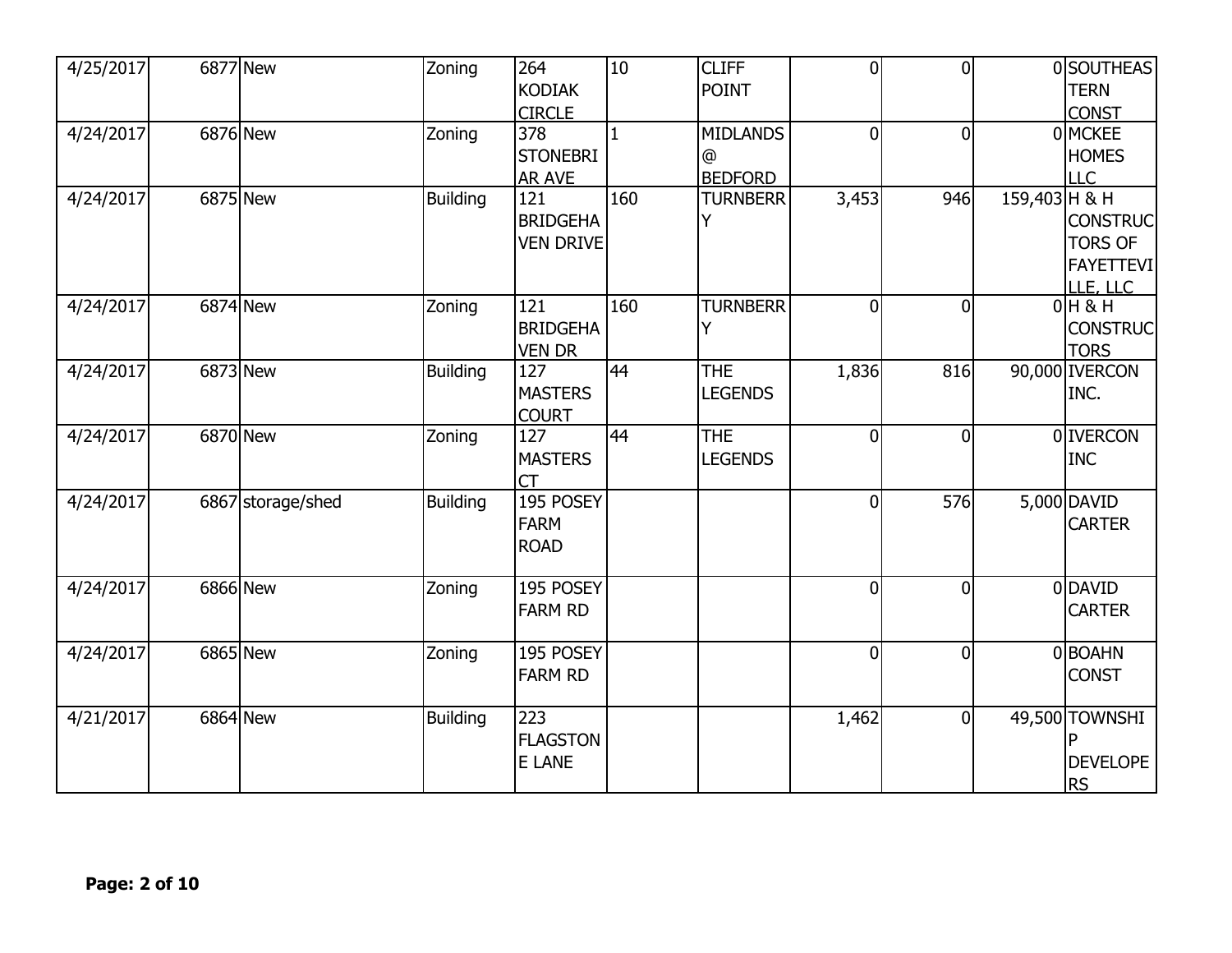| 4/21/2017 | 6863 New          | <b>Building</b> | 114              | 325 | WEDGEFIL        | 3,322          | 790            | 160,000 GMC |                 |
|-----------|-------------------|-----------------|------------------|-----|-----------------|----------------|----------------|-------------|-----------------|
|           |                   |                 | <b>WESTON</b>    |     | <b>ED</b>       |                |                |             | <b>CONSTRUC</b> |
|           |                   |                 | WOODS ST         |     |                 |                |                |             | <b>TION OF</b>  |
|           |                   |                 |                  |     |                 |                |                |             | NC, INC.        |
| 4/21/2017 | 6862 New          | Zoning          | 114              | 325 | WEDGEFIL        | $\overline{0}$ | $\Omega$       |             | 0GMC            |
|           |                   |                 | <b>WESTON</b>    |     | <b>ED</b>       |                |                |             | <b>CONST</b>    |
|           |                   |                 | WOODS ST         |     |                 |                |                |             |                 |
|           |                   |                 |                  |     |                 |                |                |             |                 |
| 4/21/2017 | 6859 Fence        | Zoning          | 297              | 290 | <b>WEDGEFIE</b> | 0              | $\Omega$       |             | OLMS&           |
|           |                   |                 | <b>WEXFORD</b>   |     | LD              |                |                |             | <b>SONS</b>     |
|           |                   |                 | <b>ST</b>        |     |                 |                |                |             | <b>HOMES</b>    |
| 4/21/2017 | 6858 Fence        | Zoning          | 237              | 285 | <b>WEDGEFIE</b> | $\overline{0}$ | $\Omega$       |             | $0$ LMS $\&$    |
|           |                   |                 | <b>WEXFORD</b>   |     | LD              |                |                |             | <b>SONS</b>     |
|           |                   |                 | <b>ST</b>        |     |                 |                |                |             | <b>HOMES</b>    |
| 4/21/2017 | 6857 Fence        | Zoning          | 193              | 73  | <b>HIGHLAND</b> | $\overline{0}$ | $\Omega$       |             | OLMS&           |
|           |                   |                 | <b>STONEBRI</b>  |     | $S$ $@$         |                |                |             | <b>SONS</b>     |
|           |                   |                 | <b>AR AVE</b>    |     | <b>BEDFORD</b>  |                |                |             | <b>HOMES</b>    |
| 4/20/2017 | 6854 Doublewide   | Zoning          | 121              | 93  | <b>HAROMON</b>  | $\overline{0}$ | $\overline{0}$ |             | 0 WILBERT       |
|           |                   |                 | <b>OREGON</b>    |     | Y HEIGHT        |                |                |             | <b>COBBS</b>    |
|           |                   |                 | <b>ST</b>        |     |                 |                |                |             |                 |
| 4/20/2017 | 6853 Doublewide   | Zoning          | 135 UTAH         | 54  | <b>HAROMON</b>  | $\overline{0}$ | $\Omega$       |             | 0 WILBERT       |
|           |                   |                 | <b>ST</b>        |     | Y HEIGHT        |                |                |             | <b>COBBS</b>    |
|           |                   |                 |                  |     |                 |                |                |             |                 |
| 4/20/2017 | 6850 Fence        | Zoning          | 197              | 12  | <b>PINETOP</b>  | $\overline{0}$ | $\overline{0}$ |             | 0TRACY          |
|           |                   |                 | <b>TRENTON</b>   |     |                 |                |                |             | <b>BATEN</b>    |
|           |                   |                 | <b>CT</b>        |     |                 |                |                |             |                 |
| 4/20/2017 | 6849 storage/shed | <b>Building</b> | 728 CLUB         |     |                 | $\overline{0}$ | 1,250          |             | 30,000 BEDFORD  |
|           |                   |                 | <b>POND</b>      |     |                 |                |                |             | <b>GALLAHER</b> |
|           |                   |                 | <b>ROAD</b>      |     |                 |                |                |             |                 |
| 4/20/2017 | 6848 storage/shed | Zoning          | 728 CLUB         |     |                 | $\overline{0}$ | $\Omega$       |             | 0BEDFORD        |
|           |                   |                 | <b>POND</b>      |     |                 |                |                |             | <b>GALLAHER</b> |
|           |                   |                 | <b>ROAD</b>      |     |                 |                |                |             |                 |
| 4/19/2017 | 6845 Other        | <b>Building</b> | 909              | 5   | <b>WEST</b>     | $\overline{0}$ | 985            |             | 0 HUBERT        |
|           |                   |                 | <b>ADCOX</b>     |     | <b>GATE</b>     |                |                |             | <b>PETERKIN</b> |
|           |                   |                 | <b>ROAD</b>      |     |                 |                |                |             |                 |
| 4/19/2017 | 6839 Singlewide   | Zoning          | <b>2453 HALL</b> |     |                 | $\overline{0}$ | $\overline{0}$ |             | 0 PRIMARY       |
|           |                   |                 | <b>RD</b>        |     |                 |                |                |             | <b>POULTRY</b>  |
|           |                   |                 |                  |     |                 |                |                |             |                 |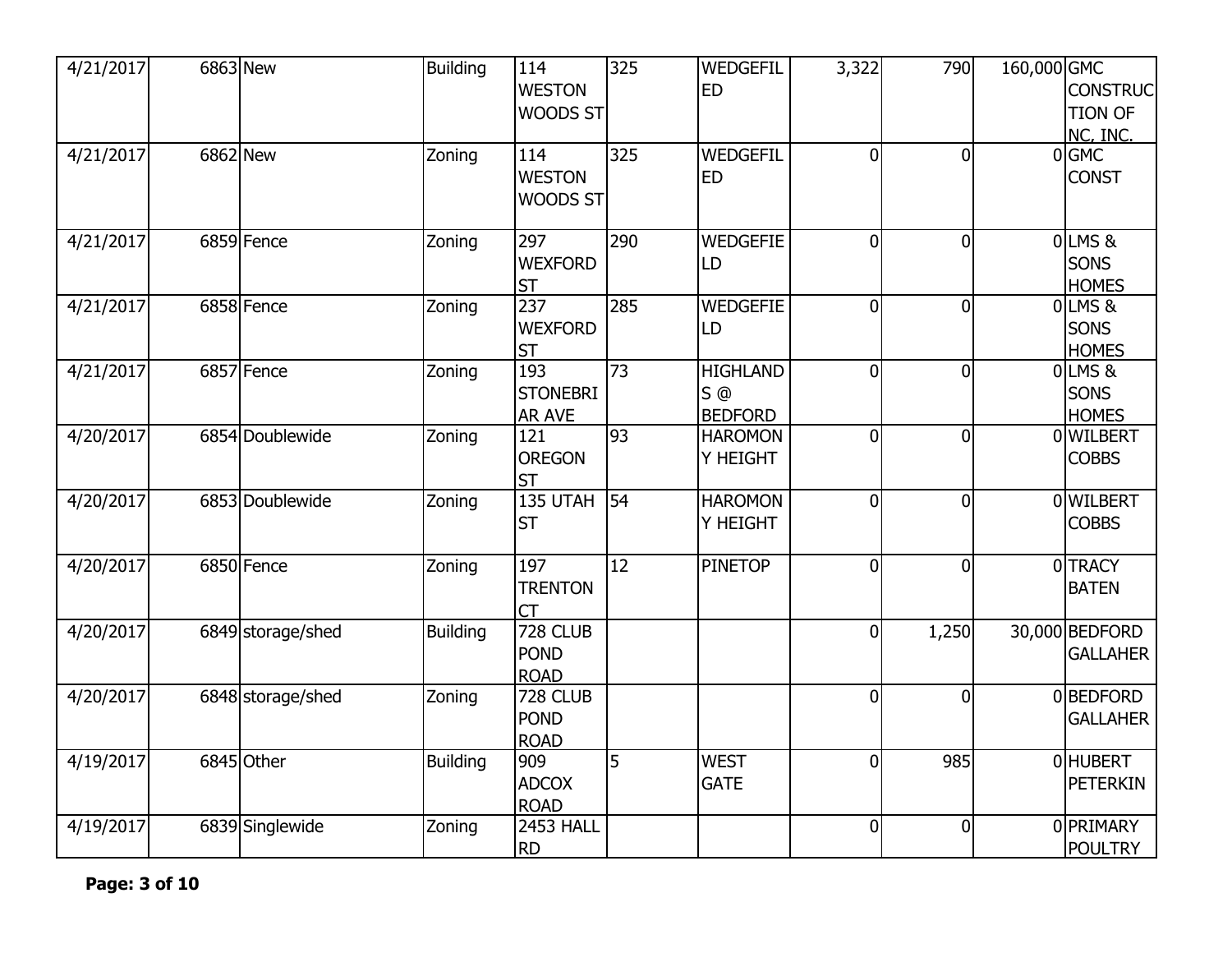| 4/18/2017 | 6837 New          | Zoning          | 635<br><b>STONEBRI</b><br><b>AR AVE</b>           | $\overline{34}$ | <b>MIDLANDS</b><br>@<br><b>BEDFORD</b>          | $\overline{0}$ | $\Omega$       | 0 DWIGHT<br><b>TAYLOR</b>                                |
|-----------|-------------------|-----------------|---------------------------------------------------|-----------------|-------------------------------------------------|----------------|----------------|----------------------------------------------------------|
| 4/18/2017 | 6836 New          | Zoning          | 635<br><b>STONEBRI</b><br><b>AR AVE</b>           | 34              | <b>MIDLANDS</b><br>$^{\circ}$<br><b>BEDFORD</b> | $\overline{0}$ | $\Omega$       | 0 CATES<br><b>BUILDING</b>                               |
| 4/17/2017 | 6831 storage/shed | <b>Building</b> | 301<br><b>CITADEL</b><br><b>COURT</b>             | 13              | <b>FAIRWAY</b><br><b>PLACE</b>                  | 0              | 192            | 26,550 BRETT<br><b>WERNER</b>                            |
| 4/17/2017 | 6830 storage/shed | <b>Building</b> | 4002<br><b>FAYETTEVI</b><br><b>LLE ROAD</b>       |                 |                                                 | $\overline{0}$ | 120            | 0 RED DOOR<br><b>HOMES OF</b><br><b>FAYETTEVI</b><br>LLE |
| 4/17/2017 | 6827 storage/shed | Zoning          | 4002<br><b>FAYETTEVI</b><br>LLE RD                |                 |                                                 | $\mathbf 0$    | $\overline{0}$ | 0BOWMAN<br><b>SMITH</b>                                  |
| 4/17/2017 | 6826 Fence        | Zoning          | 235<br><b>PEBBLE DR</b>                           | 35              | <b>CLUB</b><br><b>POND</b><br><b>CROSSING</b>   | $\overline{0}$ | $\Omega$       | 0 DAVID<br><b>GREENE</b>                                 |
| 4/17/2017 | 6825 Fence        | Zoning          | 249<br><b>PEBBLE</b><br>LANE                      | $\overline{36}$ | <b>CLUB</b><br><b>POND</b><br><b>CROSSING</b>   | $\overline{0}$ | $\Omega$       | $0$ TIM<br><b>SOLOMON</b>                                |
| 4/17/2017 | 6824 Fence        | Zoning          | 156<br><b>FULLCRES</b><br>T CT                    | 235             | <b>TURNBERR</b>                                 | $\overline{0}$ | $\Omega$       | <b>0LMS&amp;</b><br>SONS                                 |
| 4/17/2017 | 6823 Fence        | Zoning          | 397<br><b>GANTON</b><br><b>DR</b>                 | 62              | <b>TURNBERR</b><br>Y                            | $\overline{0}$ | $\Omega$       | 0 LMS &<br>SONS                                          |
| 4/13/2017 | 6816 Doublewide   | <b>Building</b> | <b>2469 JUNE</b><br><b>JOHNSON</b><br><b>ROAD</b> |                 |                                                 | $\overline{0}$ | $\overline{0}$ | 0 SARAH &<br><b>MATTHEW</b><br><b>EASON</b>              |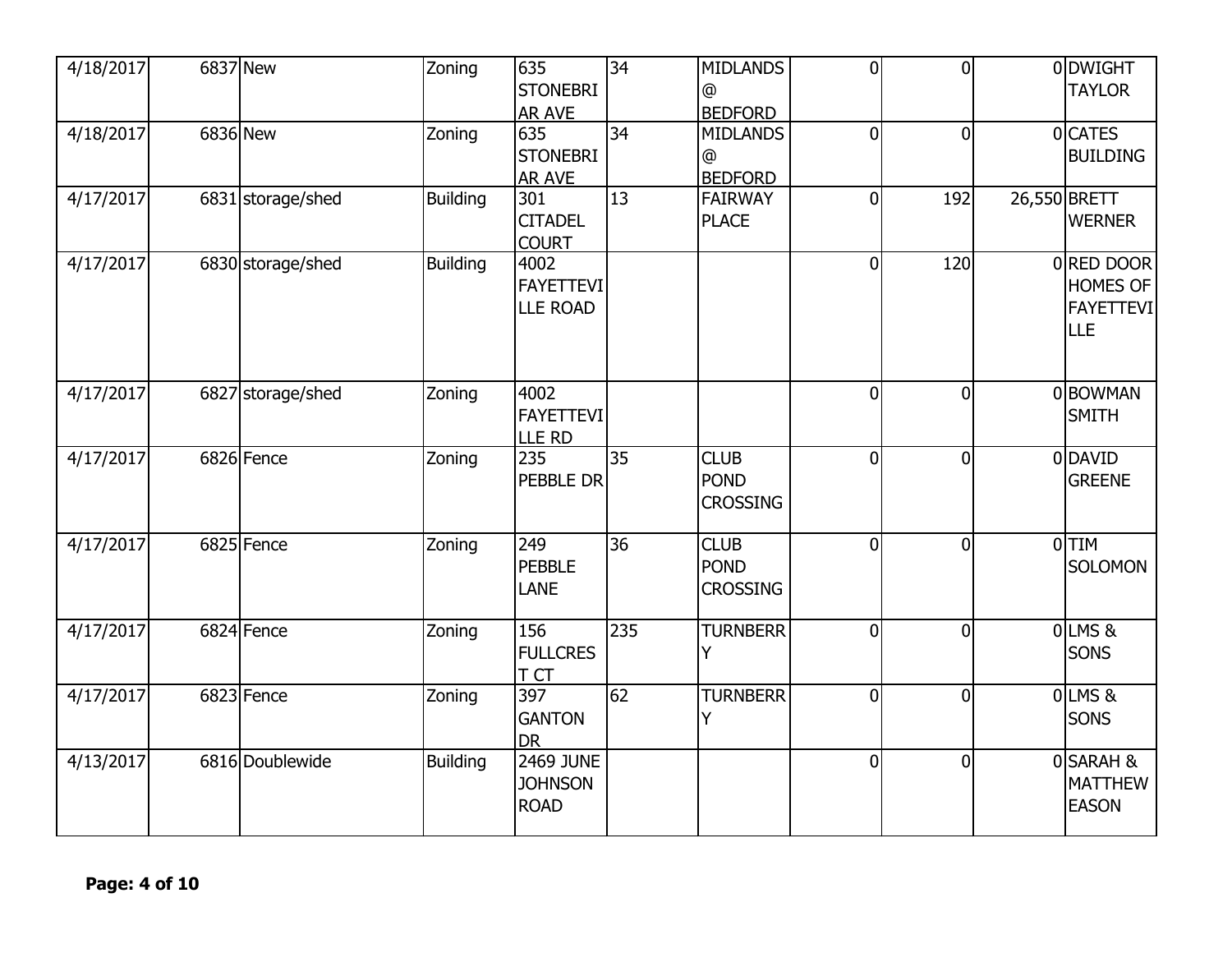| 4/12/2017 | 6814 Other               | Zoning          | 909<br><b>ADCOX</b><br><b>ROAD</b>                    | $\overline{5}$ | <b>WEST</b><br><b>GATE</b>      | $\overline{0}$ | $\Omega$       |               | <b>OHUBERT</b><br><b>PETERKIN</b>                                 |
|-----------|--------------------------|-----------------|-------------------------------------------------------|----------------|---------------------------------|----------------|----------------|---------------|-------------------------------------------------------------------|
| 4/12/2017 | 6811 storage/shed        | Zoning          | 301<br><b>CITADEL</b><br><b>CT</b>                    | 13             | <b>FAIR WAY</b><br><b>PLACE</b> | $\overline{0}$ | $\overline{0}$ |               | 0BRETT<br><b>WERNER</b>                                           |
| 4/11/2017 | $\overline{6809}$ Garage | Zoning          | 1432 N<br><b>SHANNON</b><br><b>RD</b>                 |                |                                 | $\overline{0}$ | $\overline{0}$ |               | ONAMISHA<br><b>MCARN</b>                                          |
| 4/11/2017 | 6801 Singlewide          | <b>Building</b> | 5604<br><b>NORTH</b><br><b>SHANNON</b><br><b>ROAD</b> |                |                                 | $\overline{0}$ | $\overline{0}$ |               | 0 MARGILEN<br>E RIVEST                                            |
| 4/11/2017 | 6800 Fence               | Zoning          | 207<br><b>BERWICK</b><br><b>DR</b>                    | 17             | <b>RIDGE</b><br><b>MANOR</b>    | $\overline{0}$ | $\overline{0}$ |               | 0 PHILIP<br><b>CASTIGLIA</b>                                      |
| 4/11/2017 | 6799 Other               | Zoning          | 10365<br><b>FAYETTEVI</b><br><b>LLE ROAD</b>          |                |                                 | $\overline{0}$ | $\overline{0}$ |               | $0$ SIGNS<br><b>AND</b><br><b>AWNING</b>                          |
| 4/11/2017 | 6798 New                 | <b>Building</b> | 305<br><b>WALTON</b><br><b>HEATH</b><br><b>DRIVE</b>  | 147            | <b>TURNBERR</b><br>Y            | 2,865          | 643            | 138,364 H & H | <b>CONSTRUC</b><br><b>TORS OF</b><br><b>FAYETTEVI</b><br>LLE, LLC |
| 4/11/2017 | 6796 New                 | <b>Building</b> | 295<br><b>WALTON</b><br><b>HEATH</b><br><b>DRIVE</b>  | 146            | <b>TURNBERR</b>                 | 3,480          | 765            | 150,594 H & H | <b>CONSTRUC</b><br><b>TORS OF</b><br><b>FAYETTEVI</b><br>LLE, LLC |
| 4/10/2017 | 6793 New                 | Zoning          | 305<br><b>WALTON</b><br><b>HEATH DR</b>               | 147            | <b>TURNBERR</b>                 | $\mathbf 0$    | $\Omega$       |               | $0H$ & H<br><b>CONSTRUC</b><br><b>TORS</b>                        |
| 4/10/2017 | 6792 New                 | Zoning          | 295<br><b>WALTON</b><br><b>HEATH DR</b>               | 146            | <b>TURNBERR</b><br>Y            | $\overline{0}$ | $\overline{0}$ |               | $0H$ & H<br><b>CONSTRUC</b><br><b>TORS</b>                        |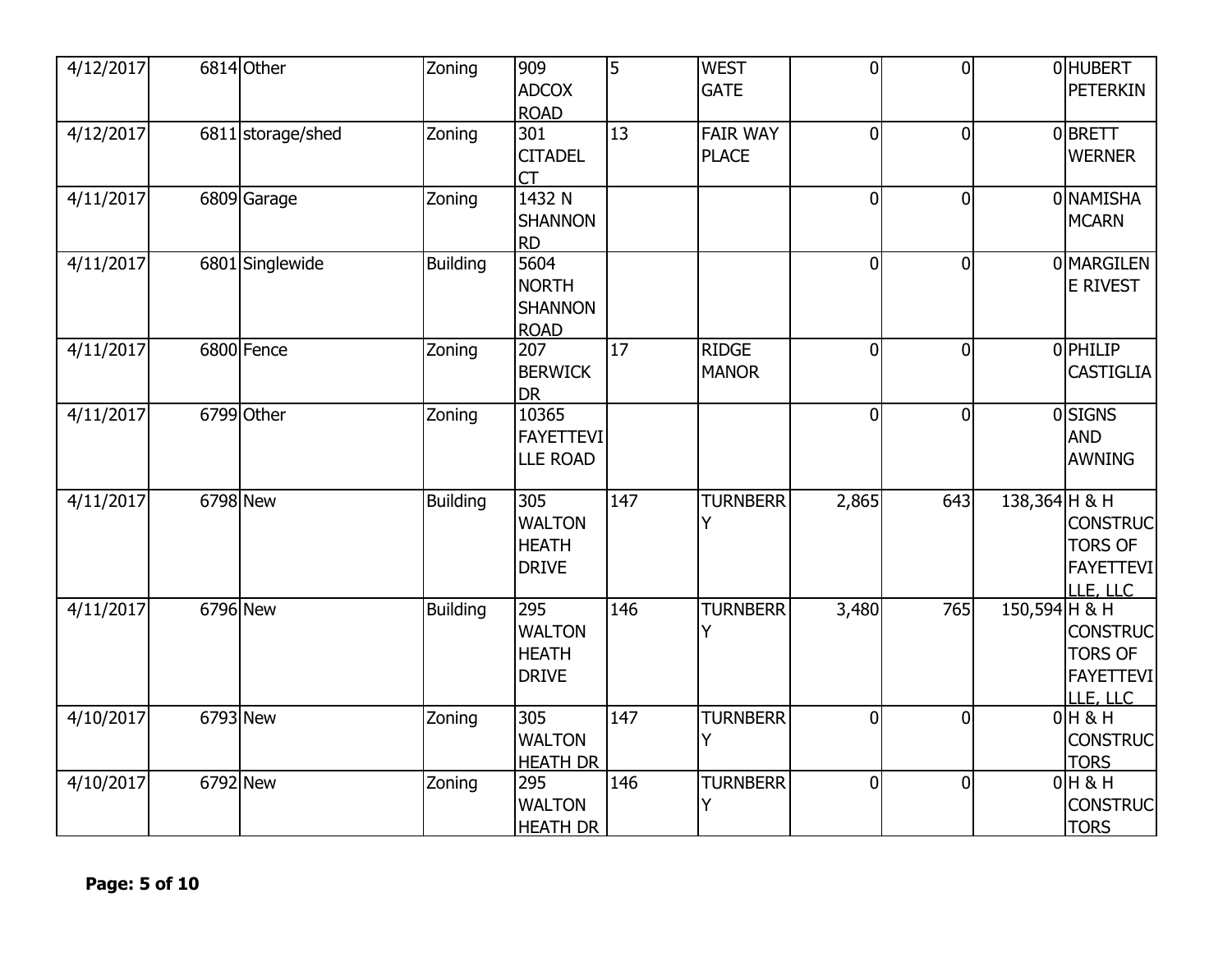| 4/10/2017 | 6791 New | <b>Building</b> | 466<br><b>WEXFORD</b><br><b>STREET</b>  | 368            | <b>WEDGEFIE</b><br>LD II          | 2,587          | 716            | 150,000 MAEBUILT<br>INC.                                                                |
|-----------|----------|-----------------|-----------------------------------------|----------------|-----------------------------------|----------------|----------------|-----------------------------------------------------------------------------------------|
| 4/10/2017 | 6790 New | <b>Building</b> | 265<br><b>DEWEY</b><br><b>DRIVE</b>     | $\overline{3}$ | <b>PICKLER</b>                    | 3,013          | 977            | 300,000 SOUTHEAS<br><b>TERN</b><br><b>CONSTRUC</b><br><b>TION OF</b><br><b>ROCKFISH</b> |
| 4/10/2017 | 6789 New | Zoning          | 265<br><b>DEWEY DR</b>                  | 3              | <b>PICKLER</b><br><b>PLACE</b>    | $\overline{0}$ | $\Omega$       | 0 SOUTHEAS<br><b>TERN</b><br><b>CONSTRUC</b><br><b>TION</b>                             |
| 4/10/2017 | 6788 New | <b>Building</b> | 227 HIGH<br><b>LEAF</b><br><b>DRIVE</b> | $\sqrt{6}$     | <b>SHADOW</b><br><b>CREEK</b>     | 2,105          | 476            | 100,000 TRISTAR<br><b>BUILDING</b><br>&<br><b>DEVELOPM</b><br>ENT, INC.                 |
| 4/10/2017 | 6787 New | <b>Building</b> | 267 HIGH<br><b>LEAF</b><br><b>DRIVE</b> | 8              | <b>SHADOW</b><br><b>CREEK</b>     | 2,010          | 468            | 100,000 TRISTAR<br><b>BUILDING</b><br>8 <sub>k</sub><br><b>DEVELOPM</b><br><b>ENT</b>   |
| 4/10/2017 | 6786 New | <b>Building</b> | 248 BENT<br><b>OAK</b><br><b>DRIVE</b>  | 26             | <b>MAGNOLIA</b><br><b>VILLAGE</b> | 2,133          | 703            | 150,000 BENJAMIN<br><b>STOUT</b><br><b>REAL</b><br><b>ESTATE</b><br>SERVICES,<br>INC.   |
| 4/10/2017 | 6785 New | <b>Building</b> | 276<br><b>KODIAK</b><br><b>CIRCLE</b>   | $\overline{9}$ | <b>CLIFF</b><br><b>POINT</b>      | 3,810          | 1,061          | 400,000 SOUTHEAS<br><b>TERN</b><br><b>CONSTRUC</b><br><b>TION</b>                       |
| 4/7/2017  | 6784 New |                 | 466<br><b>WEXFORD</b><br><b>ST</b>      | 368            | <b>WEDGEFIE</b><br>LD ii          | $\overline{0}$ | $\overline{0}$ | 0 MAEBUILT<br>INC.                                                                      |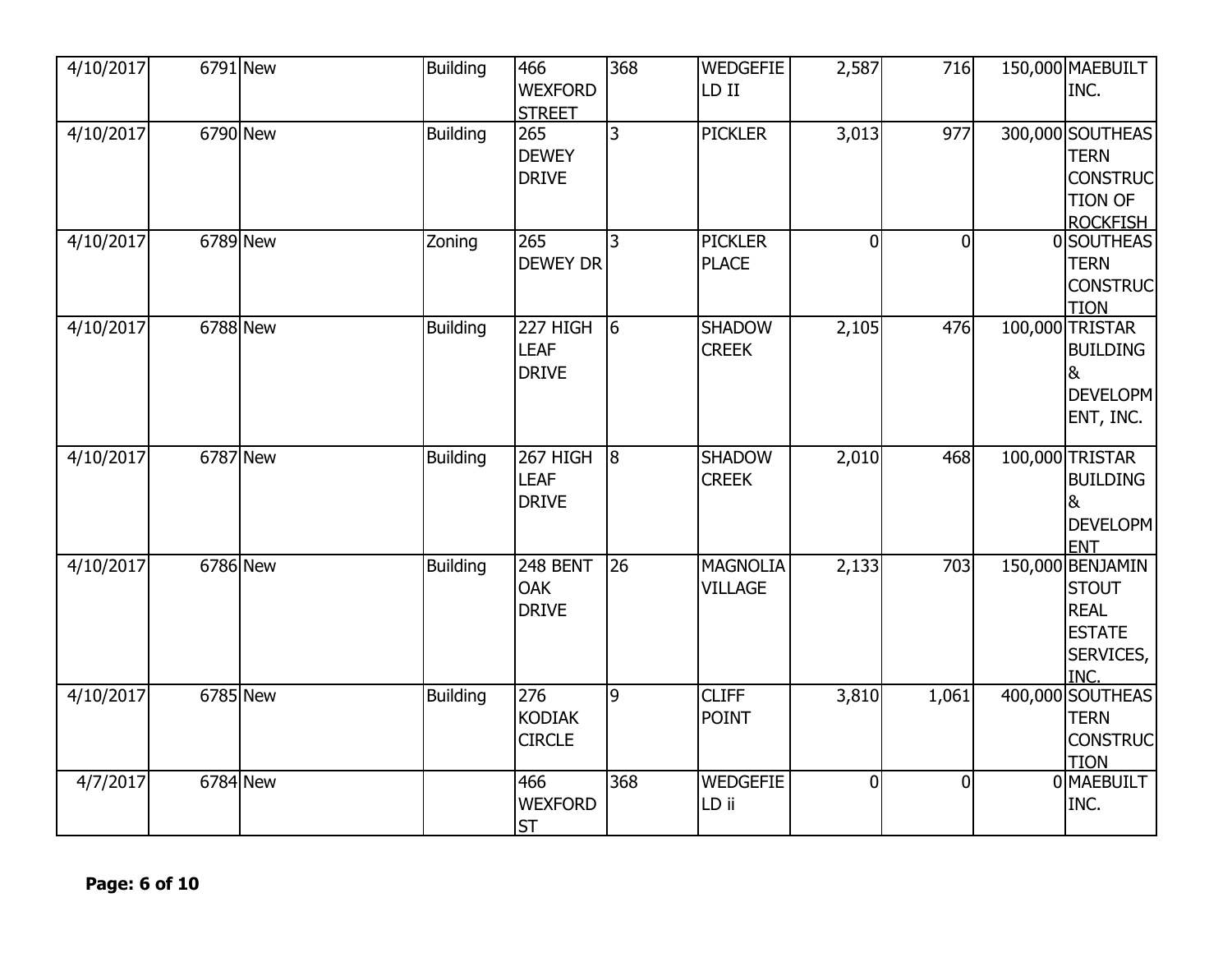| 4/7/2017 | 6783 New         |                 | 267 HIGH<br><b>LEAF</b><br><b>DRIVE</b>                         | $\overline{8}$ | <b>SHADOW</b><br><b>CREEK</b>                 | $\mathbf 0$    | $\overline{0}$ | 0TRISTAR<br><b>BUILDING</b><br>8<br>DEVELOPM<br><b>ENT</b>        |
|----------|------------------|-----------------|-----------------------------------------------------------------|----------------|-----------------------------------------------|----------------|----------------|-------------------------------------------------------------------|
| 4/7/2017 | 6782 New         | Zoning          | 227 HIGH<br><b>LEAF</b><br><b>DRIVE</b>                         | $\sqrt{6}$     | <b>SHADOW</b><br><b>CREEK</b>                 | $\overline{0}$ | $\overline{0}$ | 0TRISTAR<br><b>BUILDING</b><br>8<br><b>DEVELOPM</b><br><b>ENT</b> |
| 4/7/2017 | 6781 Renovations | <b>Building</b> | 4821<br>PITTMAN<br><b>GROVE</b><br><b>CHURCH</b><br><b>ROAD</b> |                |                                               | $\overline{0}$ | $\overline{0}$ | 5,200 SMOAK<br><b>PROPERTI</b><br>ES, LLC                         |
| 4/7/2017 | 6779 Doublewide  | Zoning          | 505<br><b>BOSTIC</b><br><b>RD</b>                               |                |                                               | $\overline{0}$ | $\Omega$       | 0 MARK AND<br><b>JENNIFER</b><br><b>MILLER</b>                    |
| 4/7/2017 | 6777 Singlewide  | Zoning          | 5604 N<br><b>SHANNON</b><br><b>RD</b>                           |                |                                               | $\overline{0}$ | $\overline{0}$ | 0 MARGILEN<br>E RIVEST                                            |
| 4/6/2017 | 6773 New         | <b>Building</b> | 5651<br><b>ARABIA</b><br><b>ROAD</b>                            | l6             | <b>WOODSTO</b><br><b>NE</b><br><b>ESTATES</b> | 4,317          | 1,029          | 180,000 WILLIAM<br>R. HOMES,<br><b>LLC</b>                        |
| 4/6/2017 | 6772 New         | <b>Building</b> | 193<br><b>METCALFE</b><br>LANE                                  | $\overline{7}$ | <b>WOODSTO</b><br><b>NE</b><br><b>ESTATES</b> | 4,317          | 1,029          | 180,000 MICHAEL<br><b>POOLE</b>                                   |
| 4/6/2017 | 6770 Deck        | <b>Building</b> | 258<br><b>MICHAEL</b><br><b>DRIVE</b>                           | 30             | MITCHELL'<br><b>S LANDING</b>                 | $\overline{0}$ | 280            | 2,000 ZEAGLE<br><b>REAL</b><br><b>ESTATE</b>                      |
| 4/6/2017 | $6769$ Deck      | Zoning          | 258<br>Michael Dr                                               | 30             | Mitchells<br>Landing                          | $\mathbf 0$    | $\mathbf{0}$   | 0 ZEAGLE<br><b>REAL</b><br><b>ESTATE</b>                          |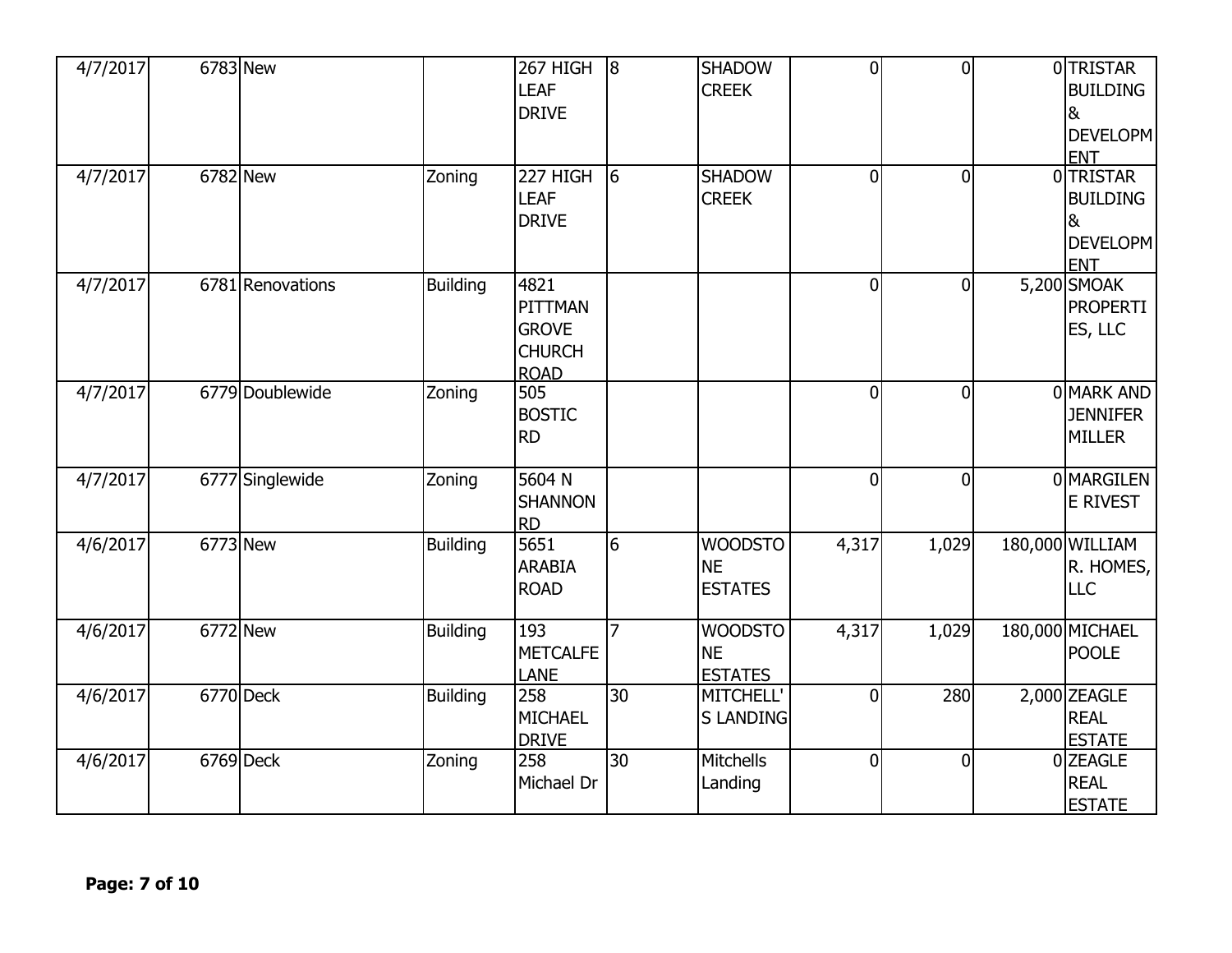| 4/5/2017 | 6767 Other      | Zoning            | 300<br>McGougan<br>Rd                    |                 |                               | $\overline{0}$ | $\Omega$       |             | 0 Timothy &<br>Virginia<br>Craver                    |
|----------|-----------------|-------------------|------------------------------------------|-----------------|-------------------------------|----------------|----------------|-------------|------------------------------------------------------|
| 4/5/2017 | 6766 Other      | Zoning            | 311<br><b>WOODBER</b><br><b>RY ST</b>    | 3               | <b>WOODBER</b><br><b>RY</b>   | $\overline{0}$ | $\overline{0}$ |             | 0SERENITY<br><b>THERAPUT</b><br>IC<br><b>SERVICE</b> |
| 4/5/2017 | 6765 Doublewide | Zoning            | 6871<br>Pittman<br>Grove<br>Church Rd    |                 |                               | $\overline{0}$ | $\overline{0}$ |             | 0ERIKA<br><b>REYNA</b><br><b>ZARATE</b>              |
| 4/4/2017 | 6762 New        | <b>Building</b>   | 168<br><b>FISHERS</b><br><b>COVE</b>     | 52              | <b>EAGLES</b><br><b>RIDGE</b> | 1,645          | 597            | 88,600 KIDD | <b>CONSTRUC</b><br>TION CO.<br>INC.                  |
| 4/4/2017 | 6761 New        | <b>Building</b>   | 261<br><b>FISHERS</b><br><b>COVE</b>     | 44              | <b>EAGLES</b><br><b>RIDGE</b> | 1,645          | 597            | 88,600 KIDD | <b>CONSTRUC</b><br>TION CO.<br>INC.                  |
| 4/4/2017 | 6760 New        | Zoning            | 193<br>Metcalfe<br>Ln                    |                 | Woodstone<br><b>Estates</b>   | $\overline{0}$ | $\Omega$       |             | 0 Michael<br>Poole                                   |
| 4/4/2017 | 6759 New        | Zoning            | 5651<br>Arabia Rd                        | l6              | Woodstone<br><b>Estates</b>   | 0              | $\Omega$       |             | 0 Michael<br>Poole                                   |
| 4/4/2017 | 6758 New        | <b>Building</b>   | 255<br><b>FISHERS</b><br><b>COVE</b>     | 43              | <b>EAGLES</b><br><b>RIDGE</b> | 1,816          | 499            | 94,500 KIDD | <b>CONSTRUC</b><br>TION CO.<br>INC.                  |
| 4/4/2017 | 6757 New        | <b>Building</b>   | 184<br><b>FISHERS</b><br><b>COVE</b>     | $\overline{51}$ | <b>EAGLES</b><br><b>RIDGE</b> | 1,700          | 622            | 98,600 KIDD | <b>CONSTRUC</b><br><b>TION</b>                       |
| 4/4/2017 | 6753 New        | Sign<br>(lighted) | 142<br><b>PARACLET</b><br><b>E DRIVE</b> |                 |                               | 0              | $\overline{0}$ | 2,500 SKY   | <b>CENTER</b>                                        |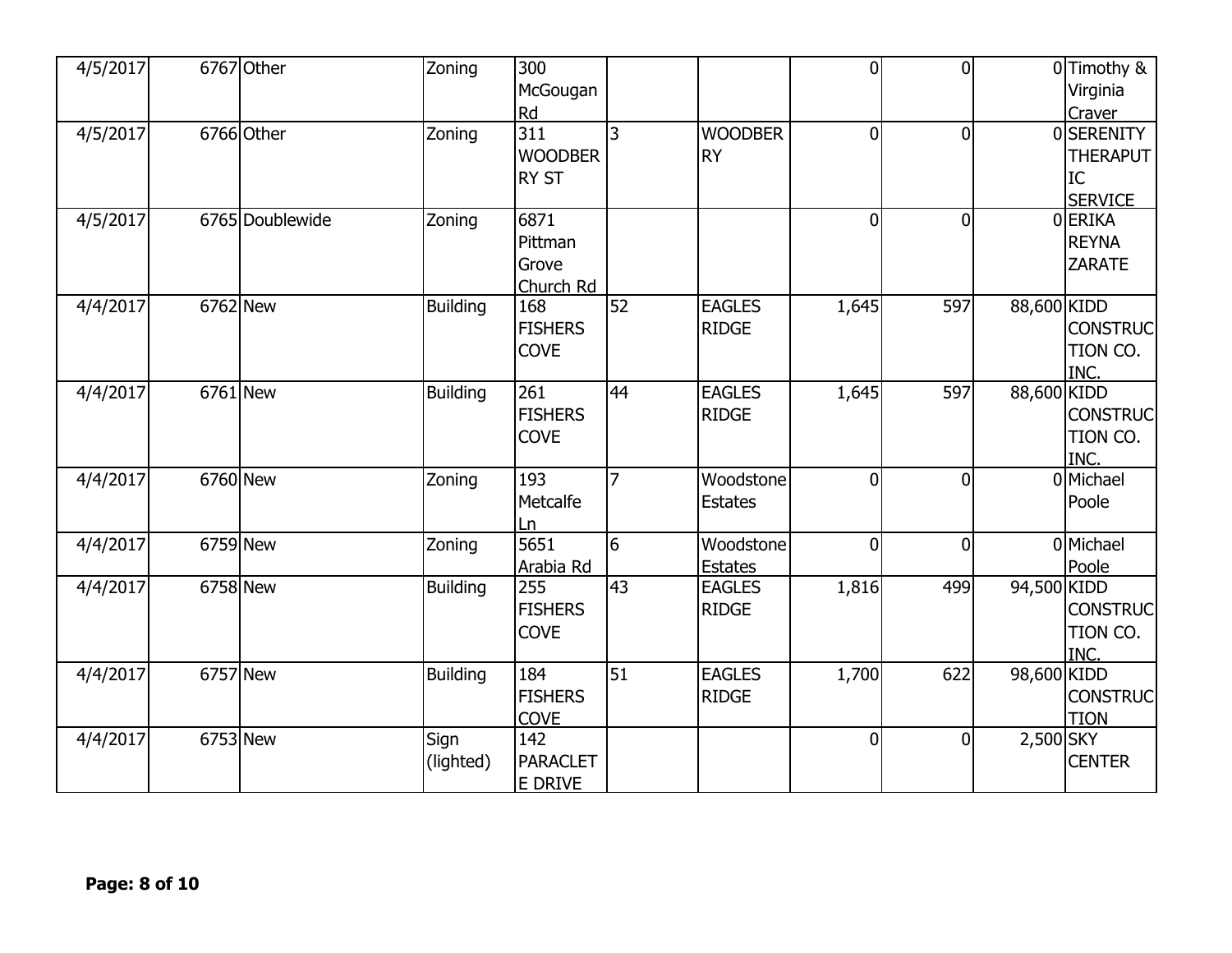| 4/4/2017 | 6751 Other       | Zoning          | 142<br>PARACLET<br>E DR                       |                |                              | $\overline{0}$ | $\overline{0}$ |               | 0 CAPE FEAR<br><b>ORTHOPE</b><br><b>DICS</b>                        |
|----------|------------------|-----------------|-----------------------------------------------|----------------|------------------------------|----------------|----------------|---------------|---------------------------------------------------------------------|
| 4/4/2017 | 6750 New         | <b>Building</b> | 143<br><b>FULLCRES</b><br><b>T DRIVE</b>      | 233            | <b>TURNBERR</b><br>Υ         | 3,480          | 1,084          | 160,875 H & H | <b>CONSTRUC</b><br><b>TORS OF</b><br><b>FAYETTEVI</b><br>LLE, LLC   |
| 4/4/2017 | 6749 New         | <b>Building</b> | 129<br><b>GRANTHA</b><br>M DRIVE              | 169            | <b>TURNBERR</b><br>Y         | 3,453          | 899            | 159,403 H & H | <b>CONSTRUC</b><br><b>TORS OF</b><br><b>FAYETTEVI</b><br>LLE, LLC   |
| 4/4/2017 | 6748 New         | <b>Building</b> | 182<br><b>LITTLE</b><br>LILLY<br><b>DRIVE</b> |                |                              | 3,192          | 663            |               | 139,900 RED DOOR<br><b>HOMES OF</b><br><b>FAYETTEVI</b><br>LLE, LLC |
| 4/4/2017 | 6747 Fence       | Zoning          | 292<br><b>WALTON</b><br><b>HEATH DR</b>       | 243            | <b>TURNBERR</b><br>Υ         | $\overline{0}$ | $\overline{0}$ |               | 0 CATES<br><b>BUILDING</b>                                          |
| 4/4/2017 | 6746 Fence       | Zoning          | 416<br><b>WALTON</b><br><b>HEATH DR</b>       | 158            | <b>TURNBERR</b><br>Y         | $\overline{0}$ | $\overline{0}$ |               | 0 CATES<br><b>BUILDING</b>                                          |
| 4/4/2017 | 6743 Renovations | <b>Building</b> | 676<br><b>QUEWHIFF</b><br><b>LE ROAD</b>      |                |                              | 0              | $\overline{0}$ |               | 18,000 CAROLE<br><b>WILLIAMS</b>                                    |
| 4/4/2017 | 6742 Deck        | <b>Building</b> | 132<br><b>WEBSTER</b><br><b>PLACE</b>         | 11             | <b>BRENTHAV</b><br><b>EN</b> | $\mathbf 0$    | 150            |               | 4,500 MANFRED<br><b>WILLIAMS</b>                                    |
| 4/4/2017 | $6741$ Deck      | <b>Building</b> | 8387<br><b>ARABIA</b><br><b>ROAD</b>          | $\overline{4}$ | <b>RIVER</b><br><b>BLUFF</b> | $\overline{0}$ | 375            |               | 19,625 CHAPMAN<br><b>WILSON</b>                                     |